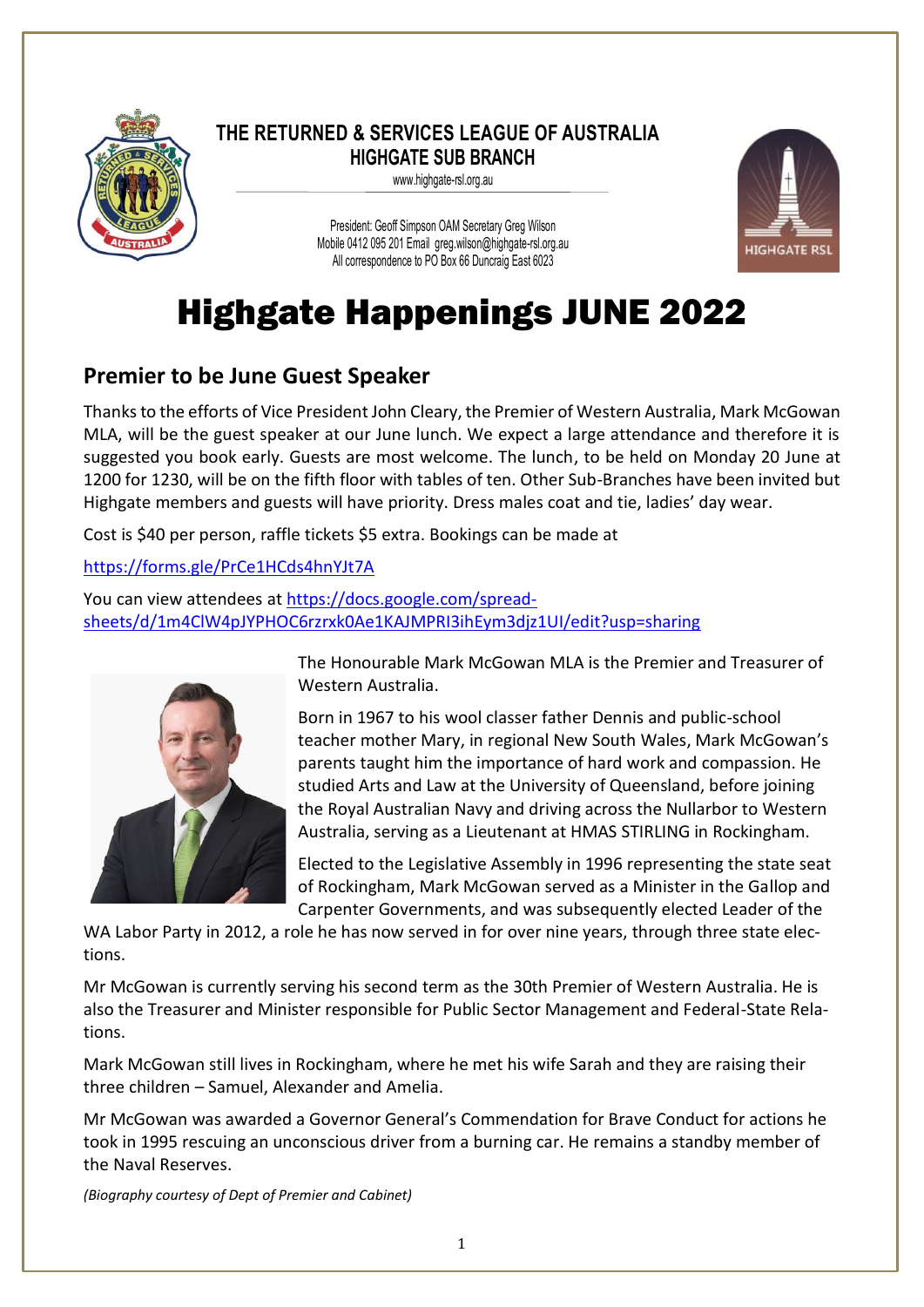### **Welcome new members**

Welcome to new members Rhogan Aitken and his wife Tania. Both are serving Army members, Rhogan at 13 Bde HQ and Tania at 3 Sqn, Pilbara Regt.

**\_\_\_\_\_\_\_\_\_\_\_\_\_\_\_\_\_\_\_\_\_\_\_\_\_\_\_\_**

## **Vale:**

**Jan (John) Klein**, passed away 11 April 22, funeral held 22 April, aged 94. Jan served in the Royal Dutch Army Princess Irene Brigade at Arnhem, Netherlands from 1945 to 1953 . He trained at Aldershot in 1946. In 1952 he joined the Dutch National Police Force. After emigrating to Australia Jan joined the Australian Army serving in RAEME in Sabah, North Borneo 1966- 67, followed by South Vietnam 1967 – 68 and PNG 1969 -73. He was a member of the RAEME Association and Life Member of Lions Clubs International.

### **Peter Mahoney.**

Peter, a member of Armadale RSL Sub-Branch, was well known Royal Australian Artillery Officer having served as BC at 7 Field Battery, 3 Field Regiment. He served with many members of Highgate in the Army Reserve and was a regular attendee with his wife Wendy at our meetings pre-COVID. Peter had suffered ill health for a number of years before passing at age 68 on 20 May.

*Lest We Forget*

# **Highgate Calendar**

John Cleary has again produced an outstanding list of guest speakers for the next few months*. Please note there are some changes from our regular lunch date of third Monday of the month.*

**Monday 18 July** the speaker will be Professor Dr Alexandra Ludewig, Head of School of Humanities UWA. She will be launching a book "*War Time on Wadjemup - a social history of Rottnest Island internment camp."* Dr Ludewig was suggested to us by Hon CG of Germany, Dr Gabriele Maluga, who will also attend in her official capacity. Further details on this subject further into this newsletter,.

**August** – Subject to confirmation, our guest will be His Excellency YAMAGAMI Shingo, Ambassador of Japan to Australia. The Ambassador has an engagement in Broome that week and to meet his commitments our meeting has moved to *Wednesday 24 August.* The Anzac Club has been booked for that day. If the Ambassador becomes unavailable, the Consul-General Mr Suzuki, will be his replacement.

17 September – AGM and OBE lunch.

17 October – CMDRE Ivan Ingham AM RAN Senior ADF Officer WA.

Friday 11 November – Poppy Day – coordinator Ray Ward.

**Sunday 13 November** – Remembrance Day lunch Frasers, Guest speaker MAJGEN Barry Nunn AO RFD ED, Warden of the State War Memorial.

*12 December* (**second Monday**) – Christmas lunch with the 2UP Bush Band.

**\_\_\_\_\_\_\_\_\_\_\_\_\_\_\_\_\_\_\_\_\_\_\_\_\_\_\_\_\_\_\_\_\_\_\_\_\_\_\_\_\_\_\_\_\_\_\_\_**



Happy Birthday to our June babies: -

Barry Campbell, Bruce Taylor, Bob Mummery, Bob Mercer, Jeff Astfalck, Lurie Stanley, Adrian Young, Jeremy Sher, Gerry Postmus, Tim Harrison, Paul Conti, Stuart Henry, Noel Sive-

wright, Helen Birch, Lou Halvorson, David MacLean, Murray Lampard, Ken Chapman, Peter Mack.

Also, a big shout out to **Brian Walley**, who is the subject of this month's bio. Brian will celebrate his 100th birthday on 2 July.

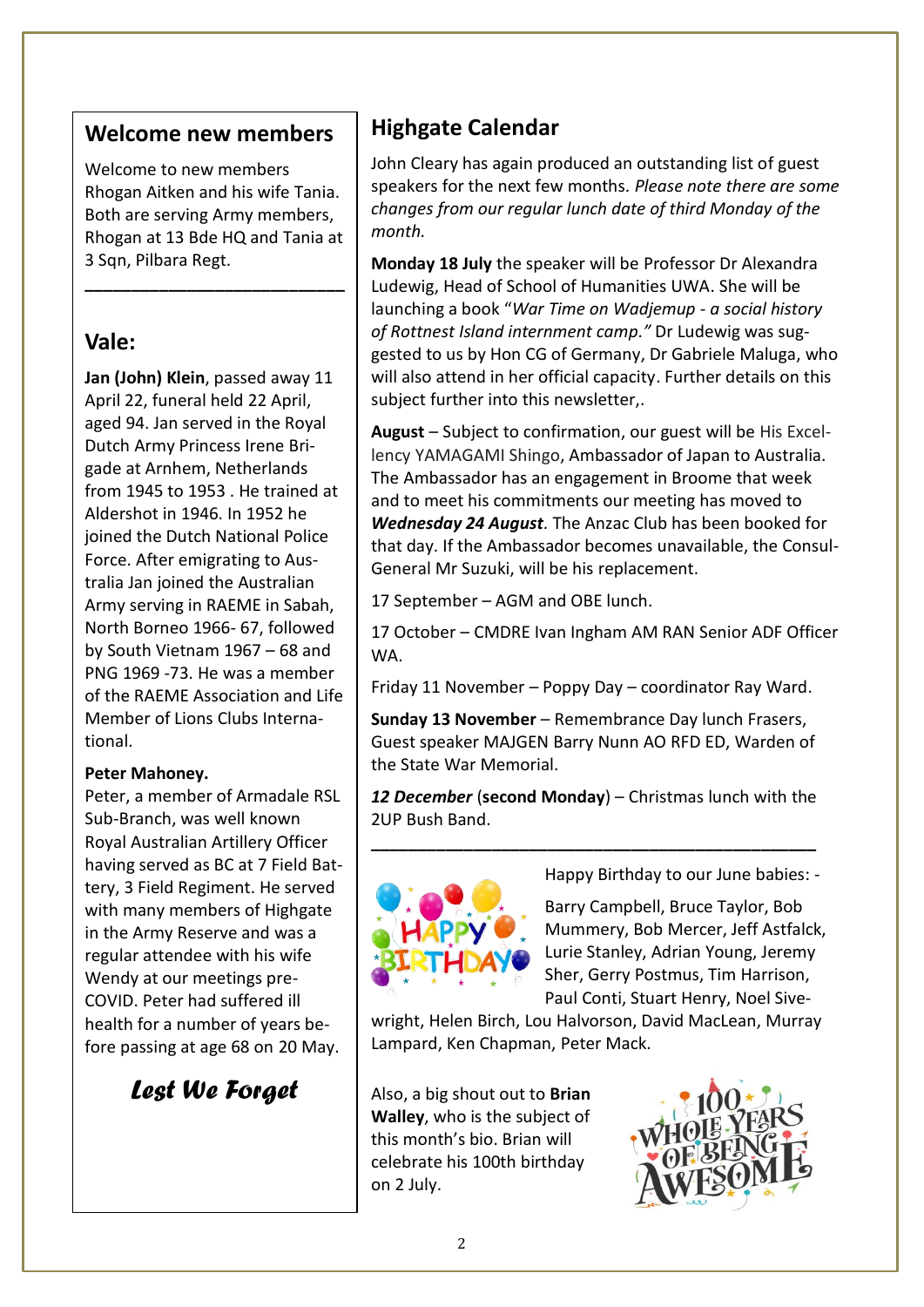Past President Bill Munro has provided the following information on our July speaker's topic for information.

### **Rottnest Island Internment Camp**

Rottnest Island is located off the coast of Western Australia near Fremantle. Rottnest Island had been used as a prison and then a tourist destination before the Commonwealth Government took it over at the outbreak of World War One for use as an internment camp. The internment camp was located at Thomson Bay.



**Rottnest Island Map, c.1920. Courtesy National Library of Australia**

A large number of those interned at Rottnest Island were Austrian Slavs forced out of work from the Kalgoorlie mines. Since their homelands were under the control of the Austro-Hungarian Empire, they were considered enemy aliens. Australian trade unions used this as an excuse to remove 'foreign' workers from the Australian labour market. Other internees and prisoners of war were Austrian and Italian.

The Rottnest Island camp also housed the Western Australian German Consul General and crews of the German merchant vessels SS *Greifswa*ld, SS *Thüringen* and SS *Neumünster* captured off Fremantle at the outset of war.

The first internee arrivals to Rottnest Island lived in stone houses. Later arrivals had to make do with the tents originally erected for short tourist stays. Sanitation in the camp was poor, food supplies could be insufficient and internees were required to do their own cooking at their tents as there was no camp kitchen. The records contain complaints about these conditions and also about mistreatment by guards. Despite this, the internees made efforts to make their time in the camp more enjoyable. They formed a band and football team, held lectures, opened a café and enjoyed the beach and the sea.

The internees and guards needed day to day items like tobacco and coffee etc which was supplied by the State Store on the island operated by the Western Australian Tourism Department. The State Store had the monopoly on the island and overcharged the internees and guards. After complaints the Military Commander of the Camp authorised the transportation of goods from the mainland to be sold at cheaper prices at the Camp Canteen as happened in other camps. The Western Australian Government complained to the Prime Minister Andrew Fischer about the loss of revenues from the trade with internees. The Prime Minister responded 'it is not considered that the department is bound to give the State Store the monopoly of the prisoner of war trade as long as the camp remains at Rottnest'.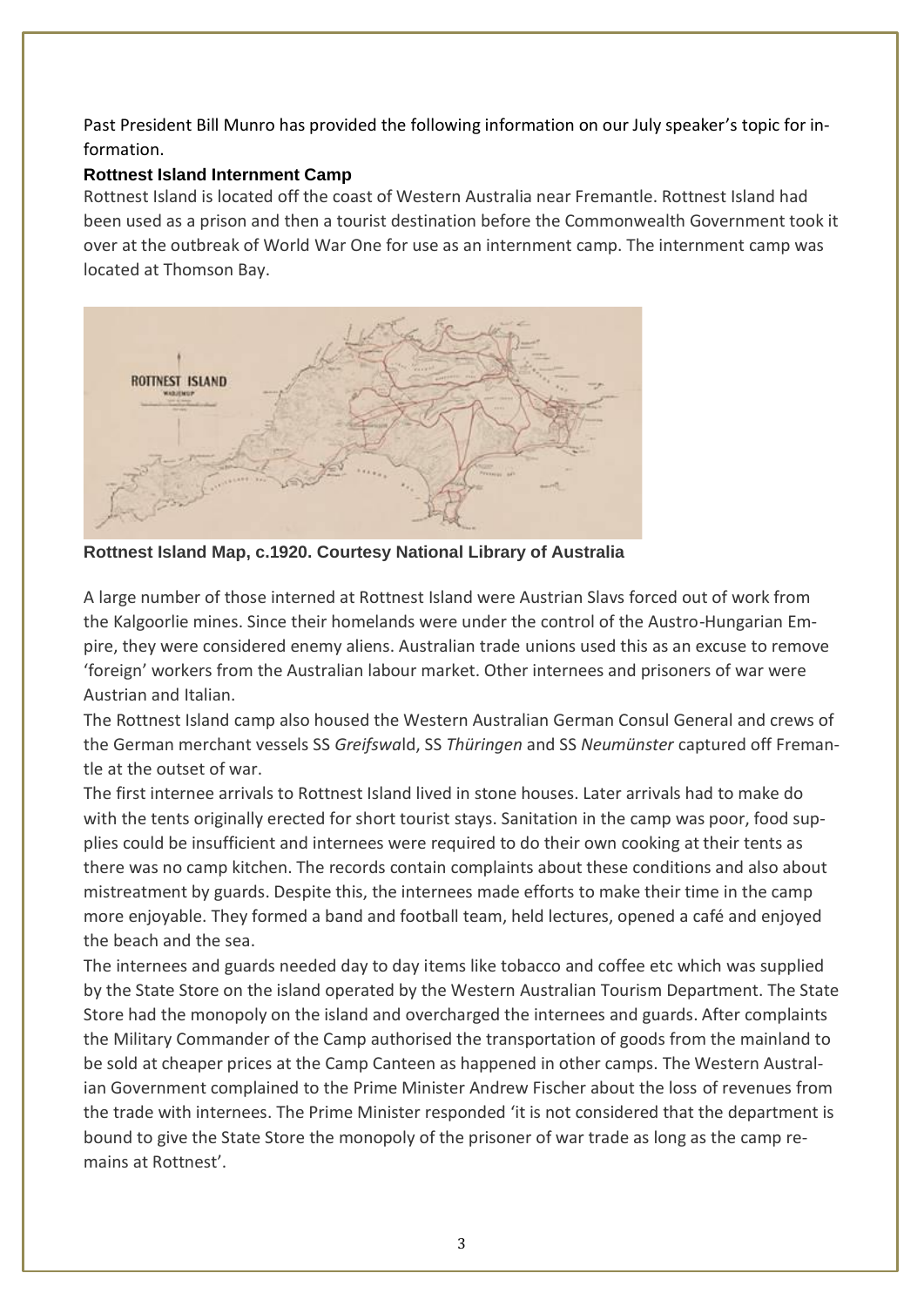After complaints from internees about the treatment and conditions and constant bickering with the State Government, the Commonwealth closed the Rottnest Island camp in 1915. The Rottnest Island camp held almost 1000 men prior to its closure in late 1915. The internees were transferred first to Garden Island Internment Camp in Western Australia and then to **[Holsworthy](https://www.migrationheritage.nsw.gov.au/exhibition/enemyathome/holsworthy-internment-camp/index.html)** in New South Wales.

# **Highgate's own: "Who's that?" ……** *SOoooo*



**"LET'S GET TO KNOW …….": BRIAN WALLEY** – ex RAF Bomber Command pilot and long-time POW(E)

Few of our current Highgate members would have had the privilege of knowing Brian – but he WAS an active member during the days when we had many ex-WW2-era men amongst us. Brian and his adored wife, Mair – moved down to an Aged Care facility at Margaret River some years ago due to Mair's increasing frailty. Those of us who knew him, remember him well: he had (and still has!) more energy yet quiet "swashbuckle" in his make-up than Errol Flynn and Clark Gable put together!

Brian was still only 17 years old when he enlisted in the RAF on 1 July 1940 and was accepted for aircrew training. He graduated (with an above average rating) exactly one year later; but with the war situation at that time grim, there was no graduation ceremony or passing out parade: it was simply "down-to-the-stores" with a chit to collect a "Badge Flying" – which he has drily said: "was only a slight jump ahead on the list ahead of 'Boot laces'".

At his OTU in Scotland, he learned to fly a twin engine Whitley bomber, and was subsequently posted to 51 Sqn, Dishforth, in Yorkshire – completing four "ops" over Germany as second pilot. His fifth – on  $7<sup>th</sup>$  November, 1941, one of 350 aircraft bound for Berlin, in a night op and atrocious weather, was the last he saw of his British home for 3.5 years. Over Kiel, flak and enemy bombardment set their port engine on fire. Despite jettisoning ALL ammo and armaments their forced landing in mountainous seas, in a plane that largely disintegrated on impact, was terrifying. His last view of their plane was a glimpse of its landing lights shining 20 feet below him as it sank.

Part of the wreckage became entwined around Brian's left flying boot, tearing it off as he fought to get above the waves. His left kneecap was broken, and his thighs lacerated and bleeding – but his four fellow crew members made it to the dinghy – partially damaged and leaking, with minimal provisions/flares still intact. When dawn came, the storm had worsened, with the dinghy being swept to the crest of 20 foot waves, hang for a moment, then swept down the troughs. A spiteful gust of wind capsized them all at one stage and dumped them in the raging sea. He never saw the rear gunner or Wireless Op again.

It took the three remaining men ages to clamber back into the dinghy. In sodden clothes, sitting in six inches of ice-cold water and covered in flecks of ice, another dreadful night passed – but when dawn came, the Navigator had died: simply frozen to death. In the afternoon, his skipper died of exposure, leaving Brian on his own. He estimates now that they must have drifted about 100 miles from where the plane ditched. Close to death himself, a Heinkel 59 seaplane suddenly roared overhead – and as the seas had calmed a lot, were able to rescue Brian and the bodies of his two crewmen comrades. Although a captive, five kindly German doctors treated his broken kneecap, fed and warmed him and patched up his wounds. In the morning, the Squadron Kommandant visited him and commiserated, saying: "For you the war is over" – words that haunted Brian for many years.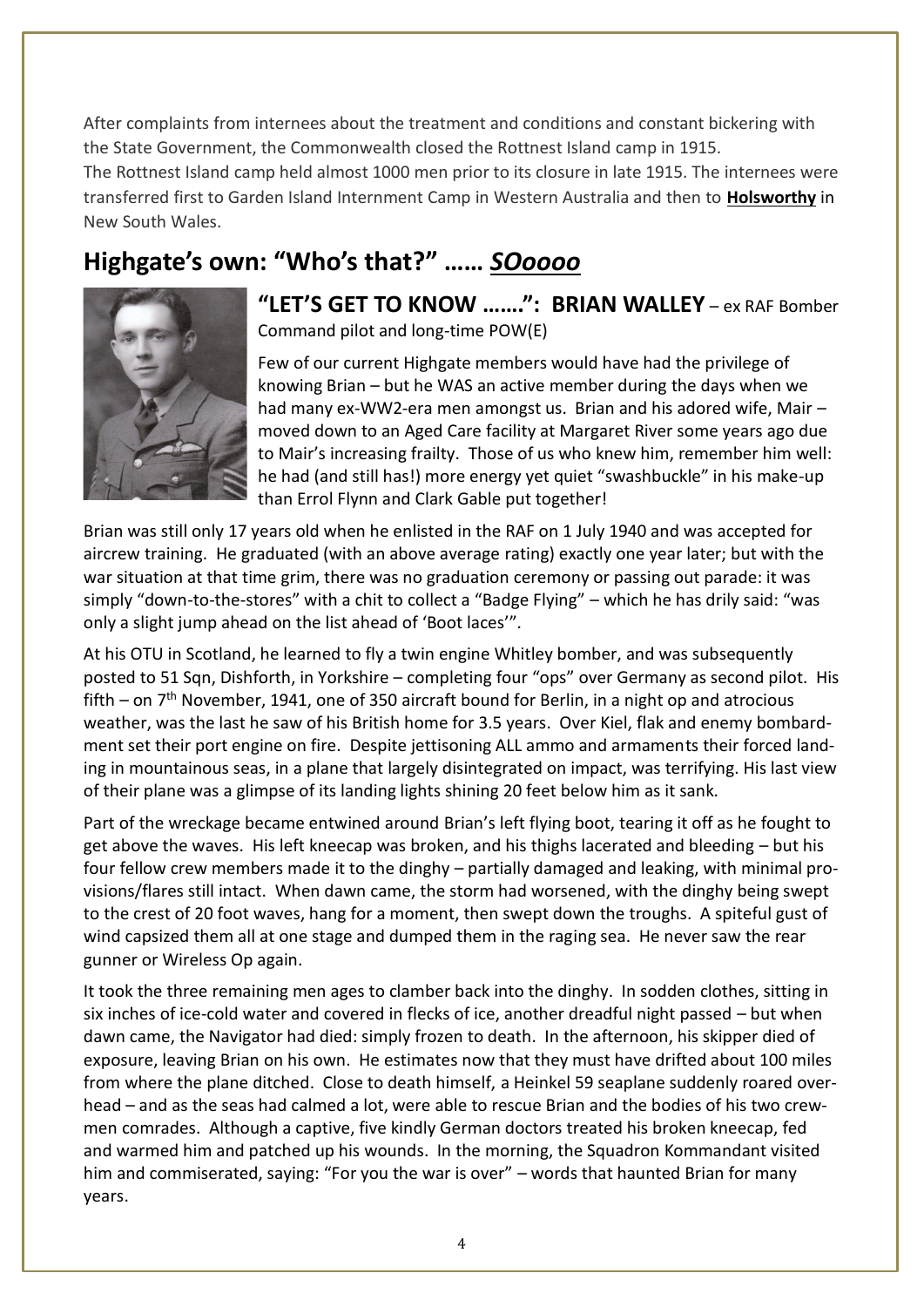But in 1995, Brian visited Germany. He met this man once more and thanked him for his rescue. He was also able to visit and pay homage to his less fortunate crew members, who now lie side by side in a cemetery near Oldenburg, in Northern Germany.

Brian's had a full life: husband of Mair, five children, many descendants, well-travelled – a true "survivor" in every fine sense of the word. And on 2nd July this year – he will celebrate his 100<sup>th</sup> Birthday! "CONGRATULATIONS from us all at Highgate Brian!! We wish you a truly wonderful day!"

NOTE: Brian later wrote a book of his exploits and 3.5 years in various Stalags, titled "Sole Survivor". After migrating to Australia, he edited a wonderful collection of short survival stories written by former Bomber Command members residing in WA, who had been shot down, (mostly) parachuted from fiery planes, and spent the remainder of WW2 in captivity. It's title is: "Silk and barbed Wire". *(Story Margot Harness)*

### *From the Treasurer*

### **Attendance Desk**

After many years of looking after the attendance desk for our monthly luncheons, Robert Campbell is calling it a day due to his health not being as robust as it once was. Therefore it would be appreciated if a member would be prepared to take on this task alongside Peter Garside. If you are willing to do so could you please contact the Honorary Treasurer

on 0409 42 66 77 or email [c42ward@bigpond.net.au](mailto:c42ward@bigpond.net.au)

### **Payment by EFT**

A considerable number of members are choosing to pay by card or cash on the day of the lunch. Please be aware that if you register and pay by EFT, minimises the time to have your attendance acknowledged. However, if for any reason that you cannot attend, I am more than happy to refund the money or carry it over to the next luncheon. ANZAC House unlike the Karrakatta Club only invoices Highgate for the number of lunches served on the day. So please consider this option and so save the Attendance Officers and yourself time when coming into lunch.



### **CHUCKLE CORNER (***from Margot)*

Sean Muldoon lived alone in the Irish countryside with only a pet dog for company. One day the dog died, and Muldoon went to the parish priest and asked, 'Father, my dog is dead. Could ya' be saying a mass for the poor creature?'

Father Patrick replied, 'Begorrah …. I'm afraid not. We cannot have services for an animal in the church. But there are some Baptists down the lane, and there's no tellin' what they believe. Maybe they'll do something for the creature.'

Muldoon said, 'I'll go right away Father. Do ya' think \$5,000 is enough to donate to them for the service?'

Father Patrick exclaimed, 'Sweet Mary, Mother of God! Why didn't ya tell me the dog was Catholic?'